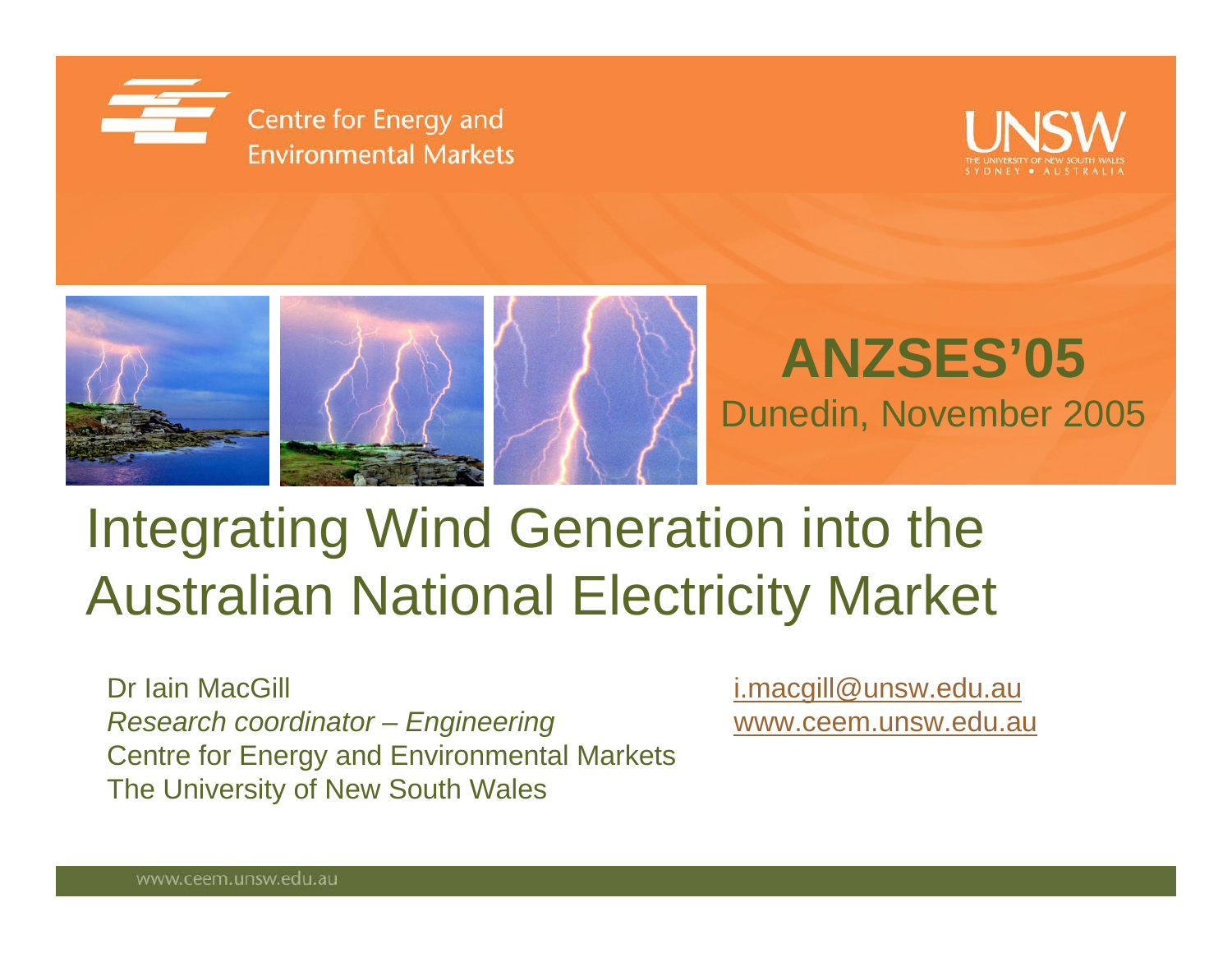



# Key issues for wind energy integration

- Physical complexity:
	- $-$  Shared, non-storable, time-varying wind energy flux
	- Shared, non-storable, time-varying electrical energy flow in network from combined behaviour of all generators, load and N/W elements
	- State-dependent network energy flow constraints
- **Commercial complexity:** 
	- Electricity industry infused with short- to long-term risks that are difficult to commercialise (correctly allocate to industry participants)
- **Institutional complexity:** 
	- Shared issues in 'new entrant' planning, grid connection + management of power system security, wider policy questions

**→ High wind penetrations tests adequacy of EI restructuring in** *its technical, commercial & regulatory aspects*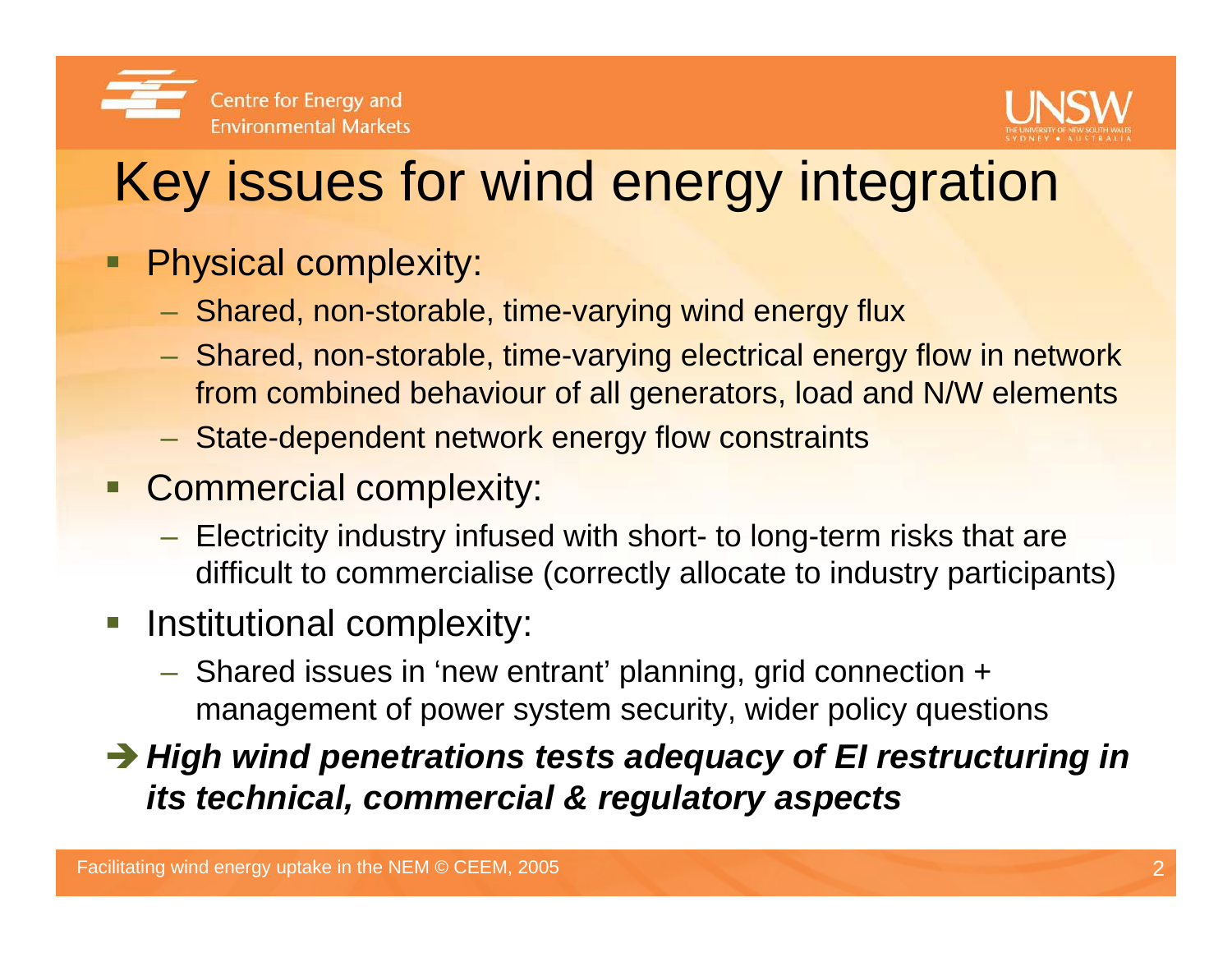



# Understanding + managing wind integration

- Every country/network/region has different
	- $-$  Physical context load + generation mix, network, wind resource
	- Commercial context electricity industry arrangements
	- $-$  Institutional context wider policy framework
- Growing international efforts
	- International Energy Agency (IEA, 2004; IEA, 2005), United Kingdom (UK SDI, 2005), Germany (DENA, 2005), New Zealand (EECA, 2005), United States (CEC, 2004) ….
- ..and within Australia
	- NEMMCO, MCE, ESIPC…
	- Australian Govt Wind Energy Forecasting Capability initiative (WEFC)
		- **announced in June 2004 Energy White Paper**
		- **administered by the AGO with DITR support**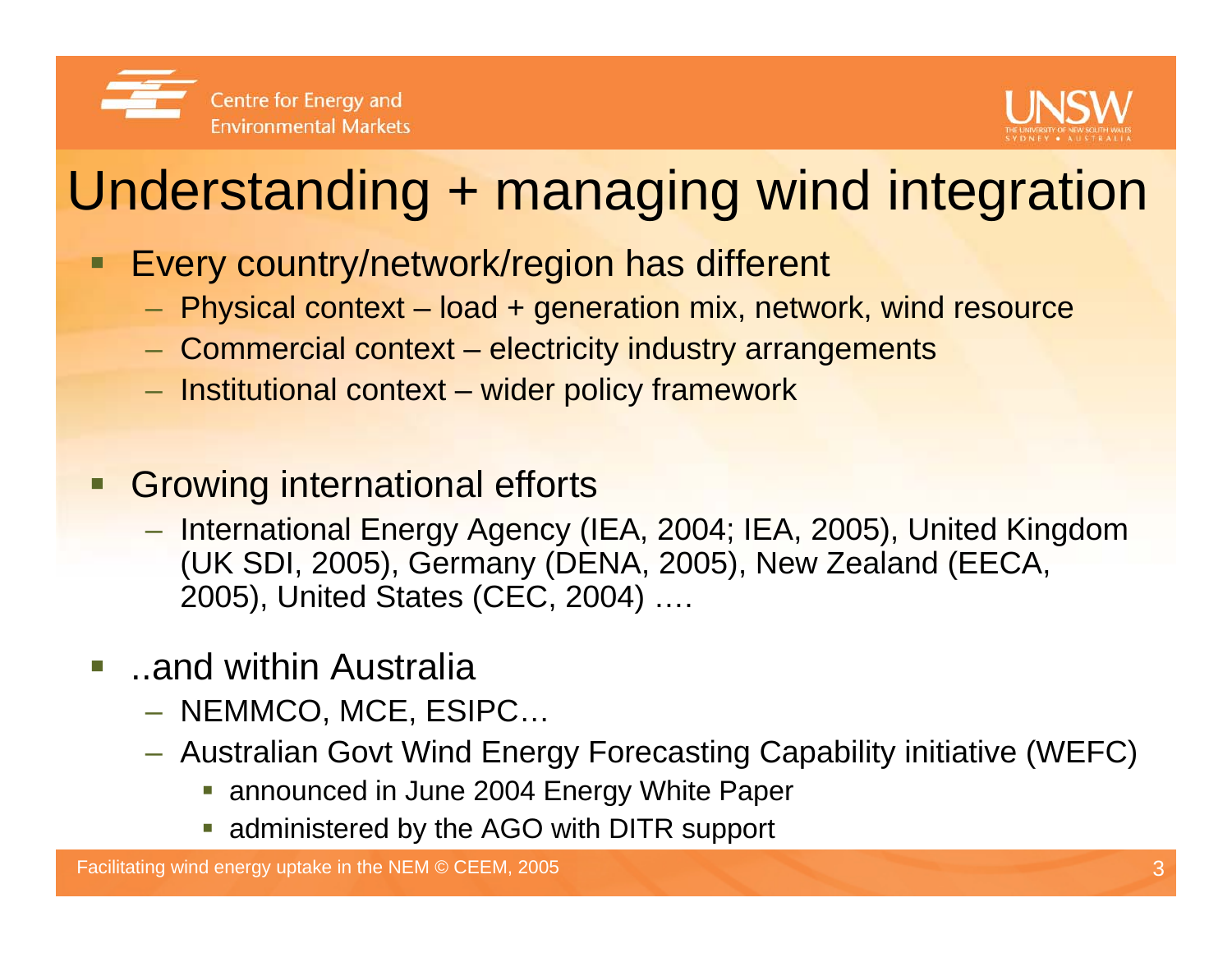



# CEEM research project

- 3 year research project with AGO support under WEFC
- to compliment work by AGO, NEMMCO, MCE + ESIPC that has more specific goals
- **Began July 2005**
- h. and has 2 principle research strands:
	- **integration of wind energy**, focusing on the behaviour of wind resources and conversion systems with particular attention to the prediction and control of the power output of appropriately aggregated groups of wind farms, and
	- $\mathcal{L}_{\mathcal{A}}$  , and the set of the set of the set of the set of the set of the set of the set of the set of the set of the set of the set of the set of the set of the set of the set of the set of the set of the set of th **electricity industry restructuring**, exploring the technical, commercial and regulatory issues associated with wind energy with particular attention to power system security, market design and readily acceptable levels of wind energy penetration.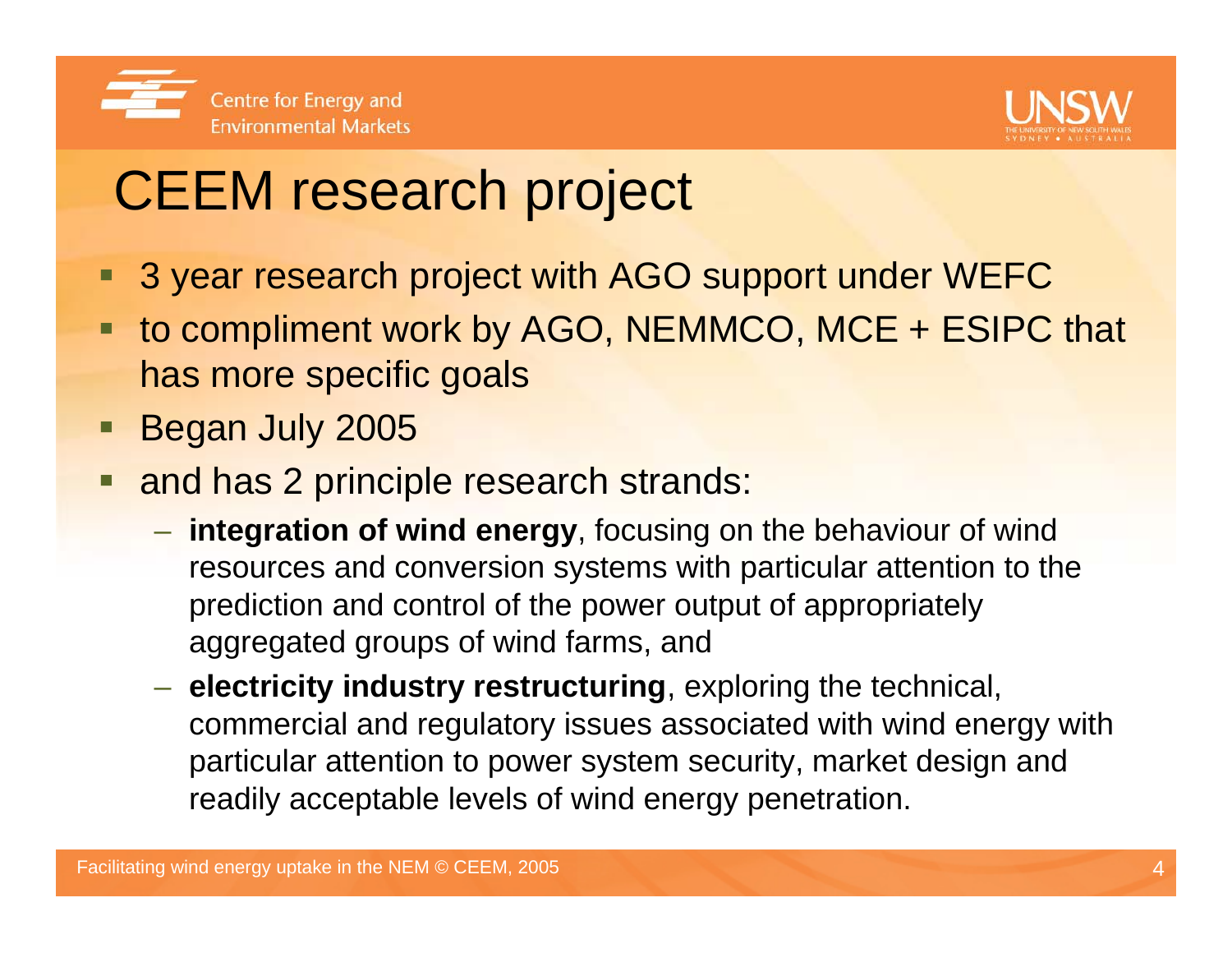



### Physical context for wind - power system integration

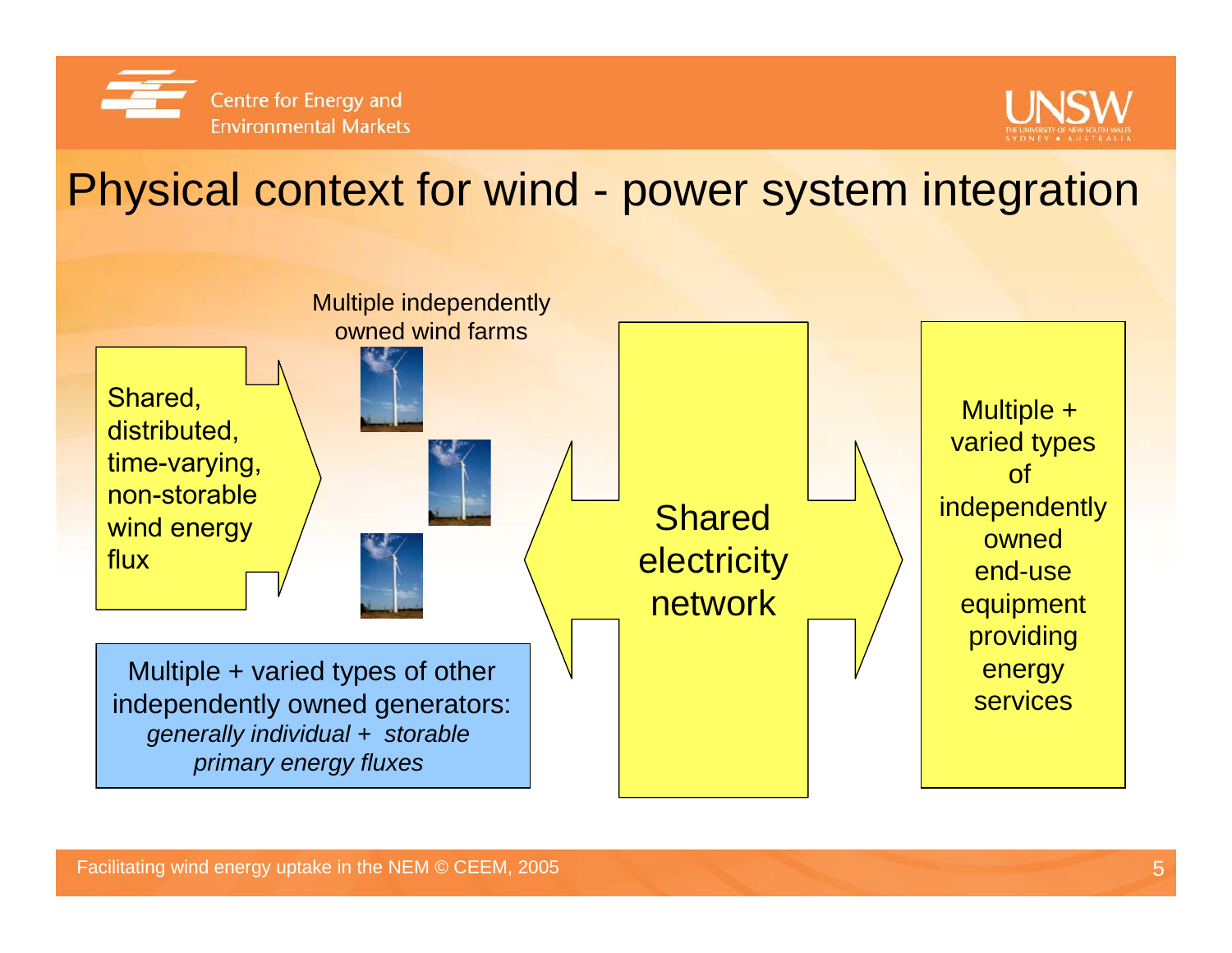



### Wind resource

#### г High temporal variabilty



 whose correlation drops with distance, increases with time period



Distance [km]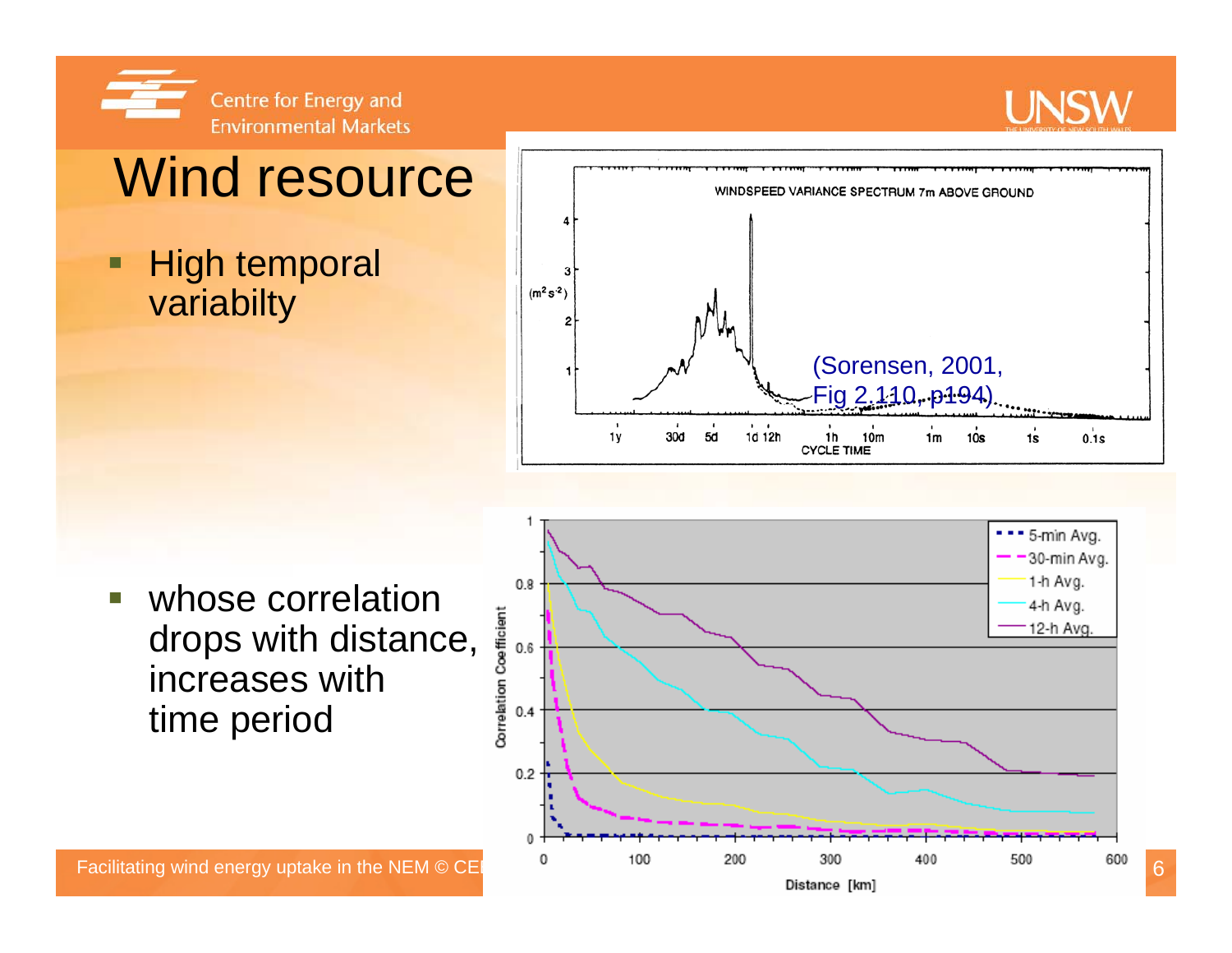![](_page_6_Picture_0.jpeg)

# Wind generation

#### $\blacksquare$ **Somewhat** controllable

![](_page_6_Figure_3.jpeg)

![](_page_6_Figure_4.jpeg)

#### $\overline{\phantom{a}}$  ..and somewhat predictable

**LINICIAL** 

#### Normalised power and efficiency for a 1.3 MW wind turbine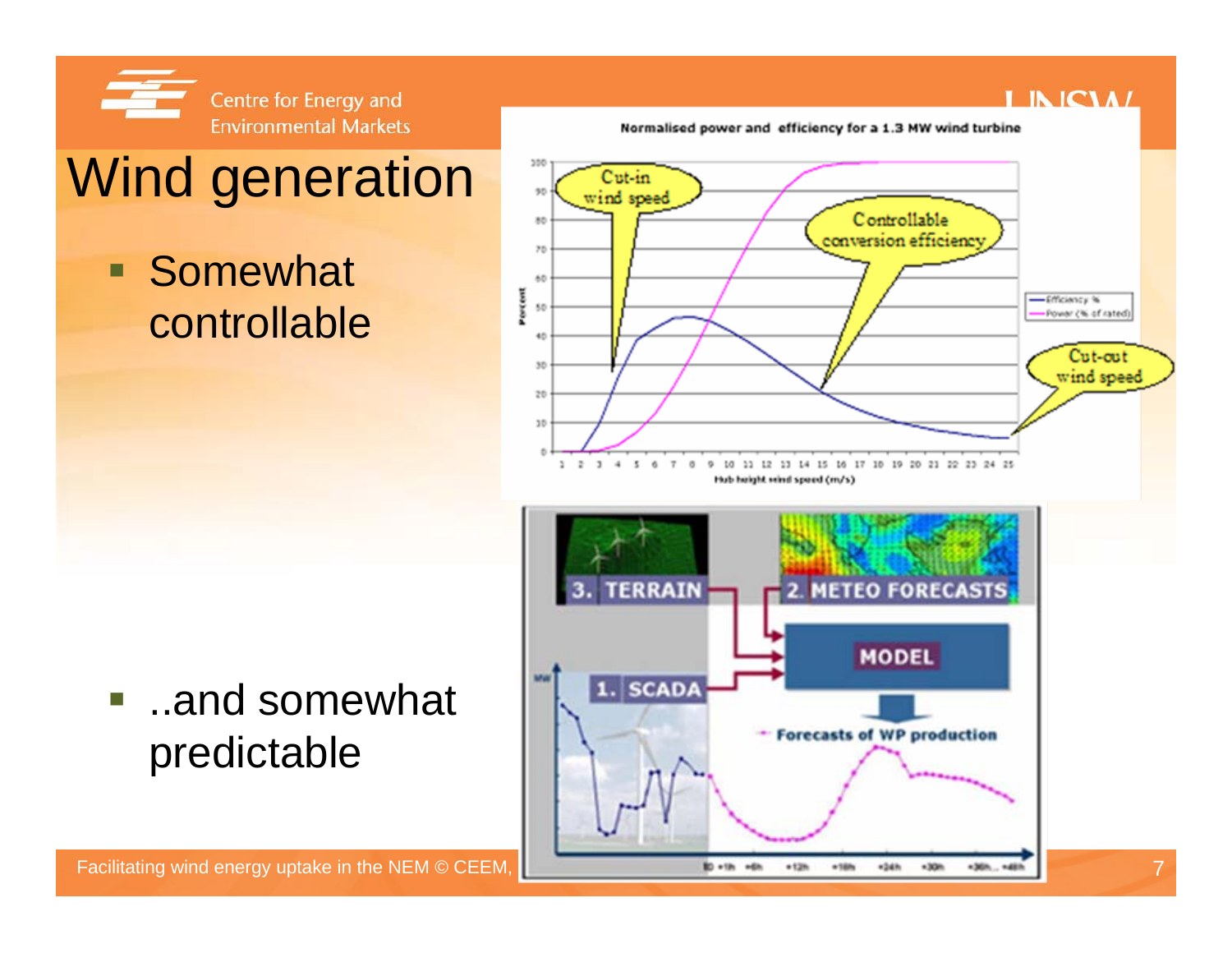![](_page_7_Picture_0.jpeg)

![](_page_7_Picture_1.jpeg)

### Integrating significant wind into power systems

- $\blacksquare$  All loads and generators have electrical flows that are
	- Variable over time
	- Never more than partially controllable
	- Somewhat unpredictable
	- **Wind:** reliable but highly variable, limited control + somewhat unpredictable
		- ٠ *More predictable than thermal plant where unexpected variations are forced outages*
- $\blacksquare$  Major part of network value arises b/c enables diversification
	- help manage variability and stochasticity of all power system resources (load, generation and network elements)

### *The operational challenge*

- $-$  complex and time-critical systems no cost-effective electricity storage
- manage small disturbances but sensitive to large unexpected changes
	- **Failure of large centralised generation or Tx elements**
	- г strong correlation between behaviour of many small generators or loads; eg. air conditioners on a hot day

**or wind farms upon arrival of storm front**.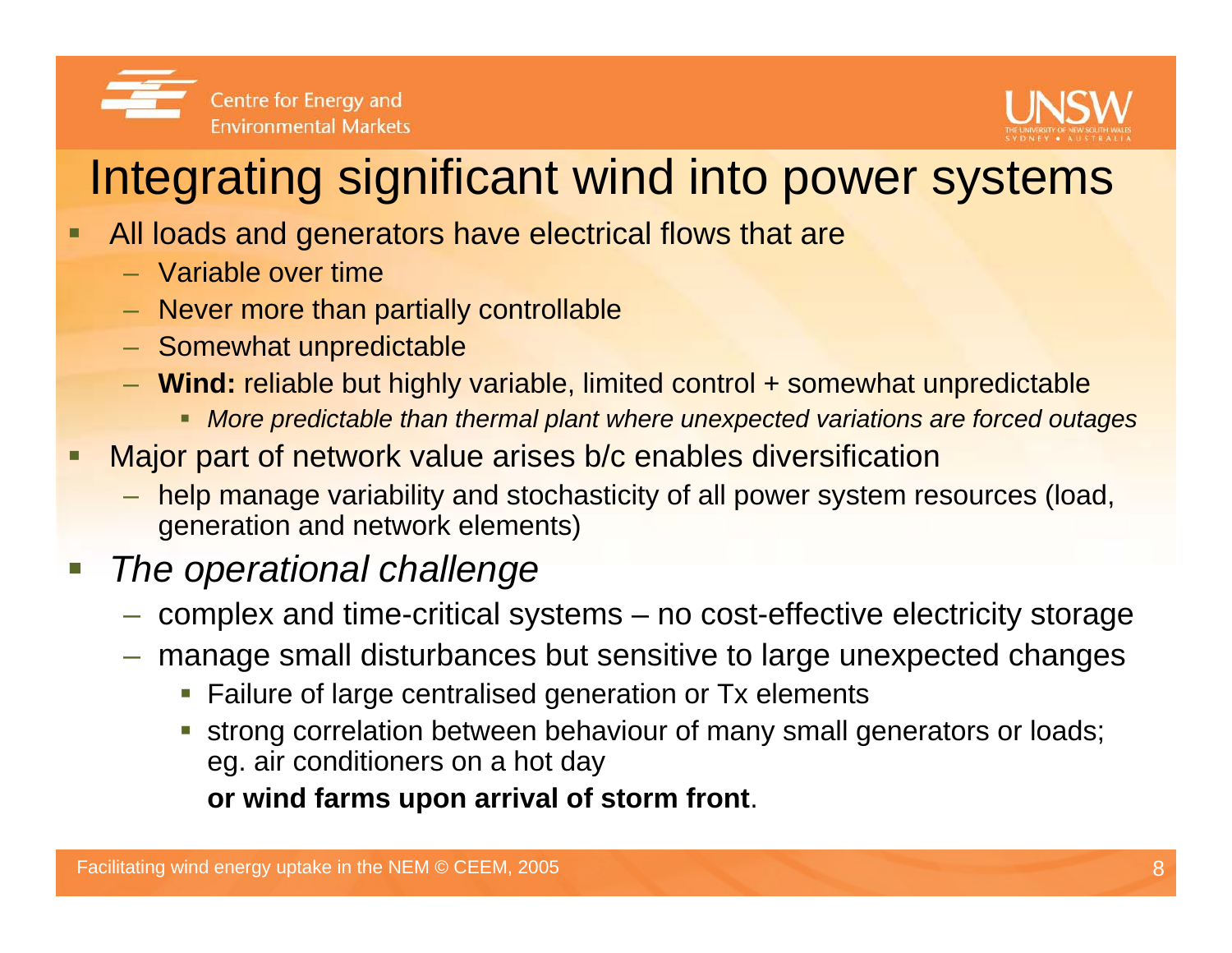![](_page_8_Picture_0.jpeg)

![](_page_8_Picture_1.jpeg)

### Load variability and unpredictability

SA electricity demand cf forecasts, (NECA, Market Analysis 23-29 January, 2005)

![](_page_8_Figure_4.jpeg)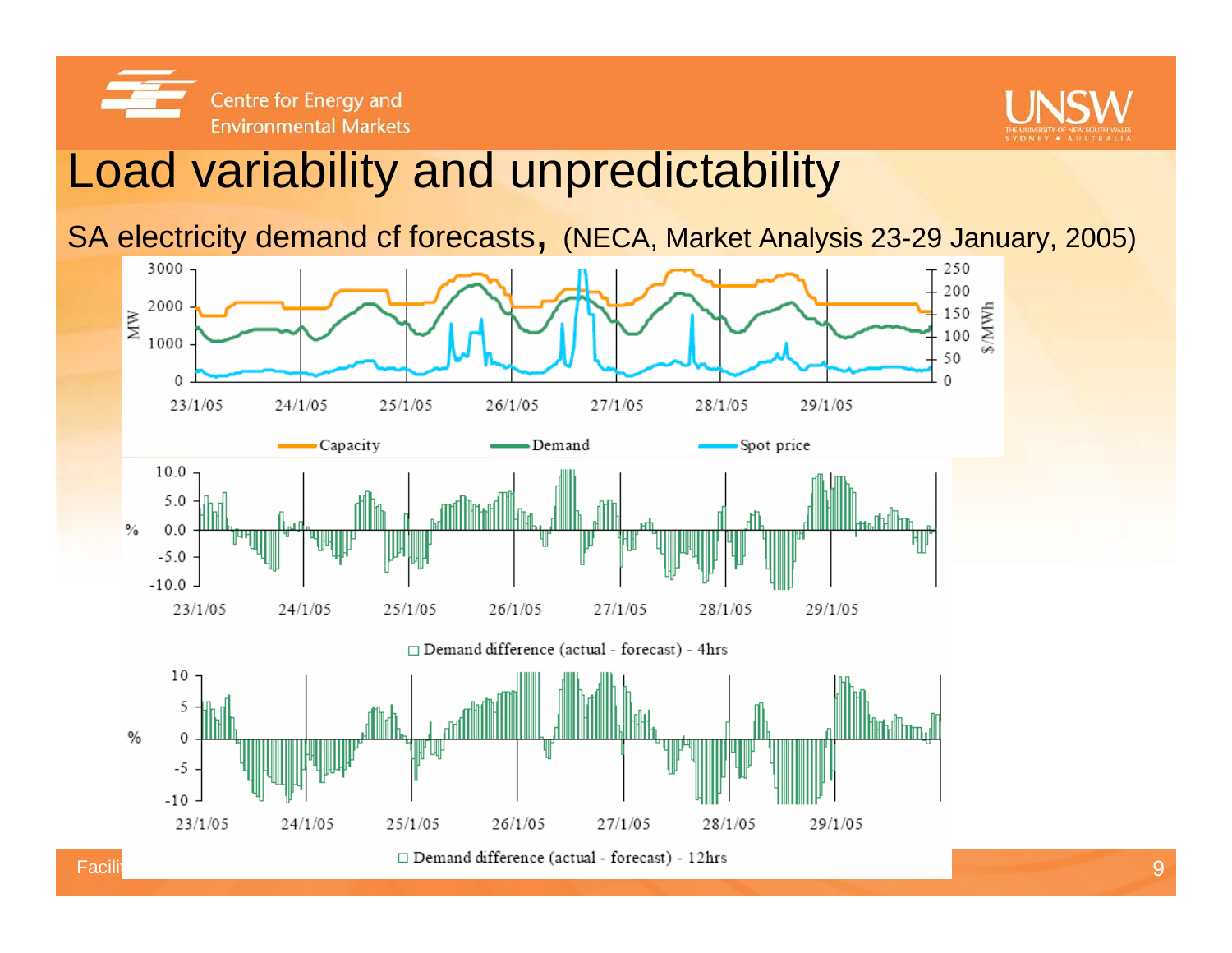![](_page_9_Picture_0.jpeg)

![](_page_9_Picture_1.jpeg)

### Gen variability + unpredictability

Transformer failure on Friday 13/8/04 causes 6 coal-fired NSW generators to trip totalling 3100MW: Approx. 2100 MW load shed in NSW, Qld & Vic (also SA) (www.nemmco.com.au)

#### Figure 1-5: Power System Frequency

![](_page_9_Figure_5.jpeg)

![](_page_9_Figure_6.jpeg)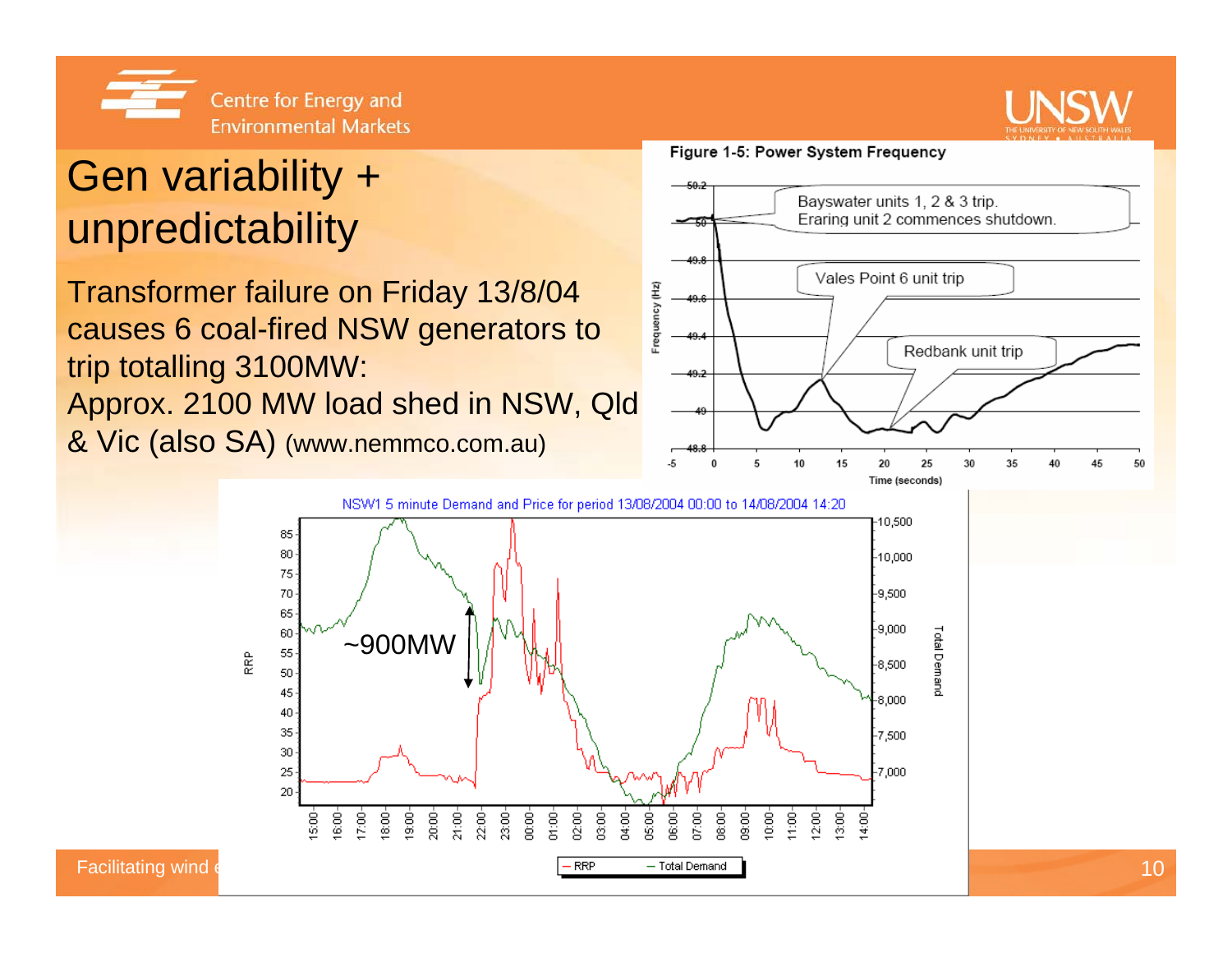![](_page_10_Picture_0.jpeg)

![](_page_10_Picture_1.jpeg)

### Electricity industry restructuring

Last 2 decades has seen worldwide efforts in restructuring EIs

- structural disaggregation from monopoly (typically government owned) utilities to mix of competing firms in generation + retail markets, monopoly NSPs + centralised market and system operators
- More decentralised commercial (market price based) decision making
- *Outcomes to date mixed + too soon to declare success or failure*
- **Some principles of good market design:** 
	- focus on embracing + hence better managing inherent uncertainties within EI: *uncertainty drives competition*
	- allocation, as best possible, of costs + benefits to participants wrt costs + benefits they each provide to the industry,
	- Establish level playing field that doesn't favour incumbent technologies + participants against 'new entrants' –*key part of competition*
	- $-$  support for innovation to meet emerging challenges + change
	- **Markets need information: individual + centralised forecasting roles**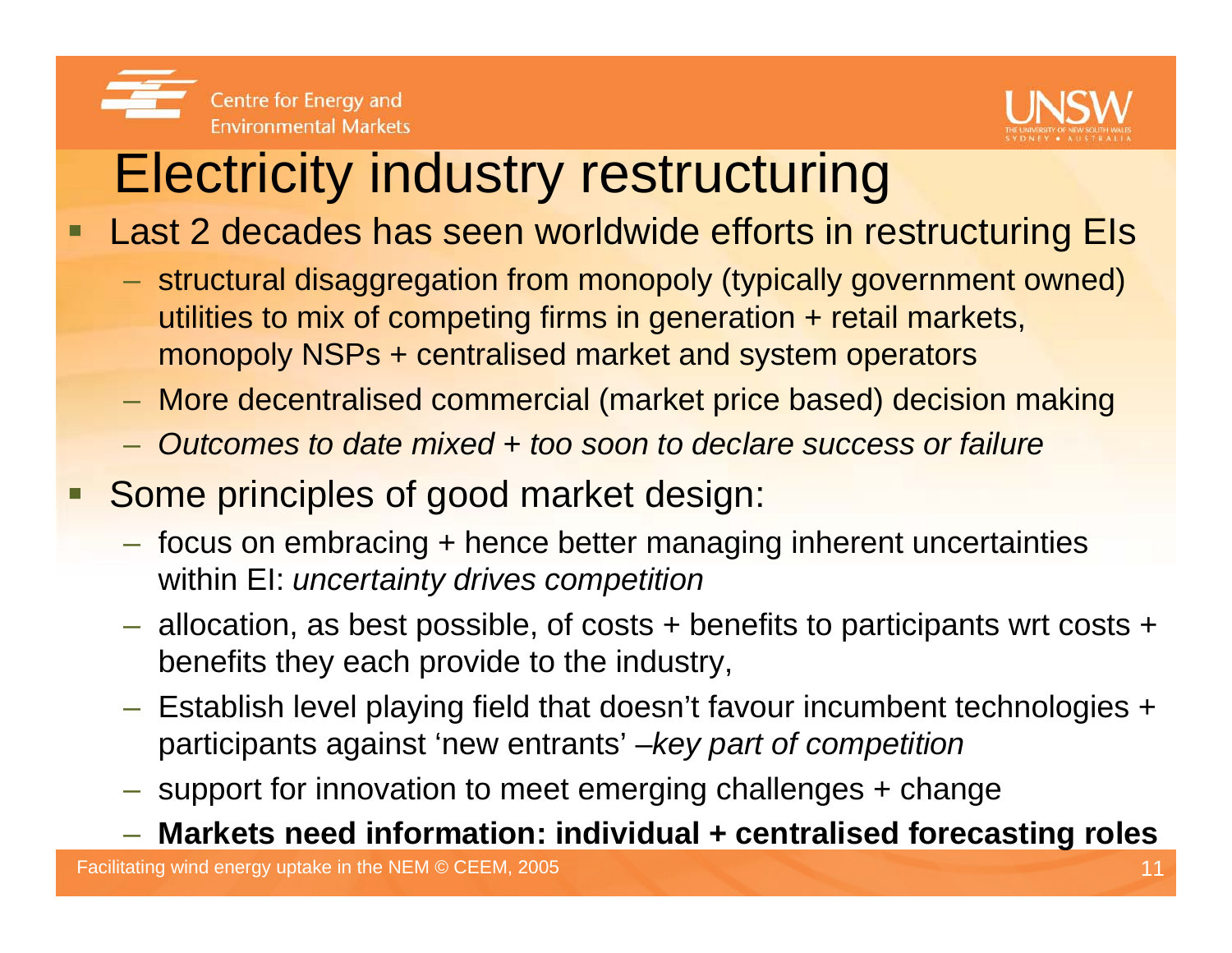![](_page_11_Picture_0.jpeg)

![](_page_11_Picture_1.jpeg)

## Commercial context for wind integration in Australia's National Electricity Market

![](_page_11_Figure_3.jpeg)

#### **National Electricity Market** *Commercial activities:*

- *Spot market*
- *Derivative markets*
- *Ancillary services markets*
- *Network charges*
- *REC market*

#### *Subject to constraints:*

- *Connection requirements*
- *Security requirements*
- *Regulatory requirements*

![](_page_11_Figure_14.jpeg)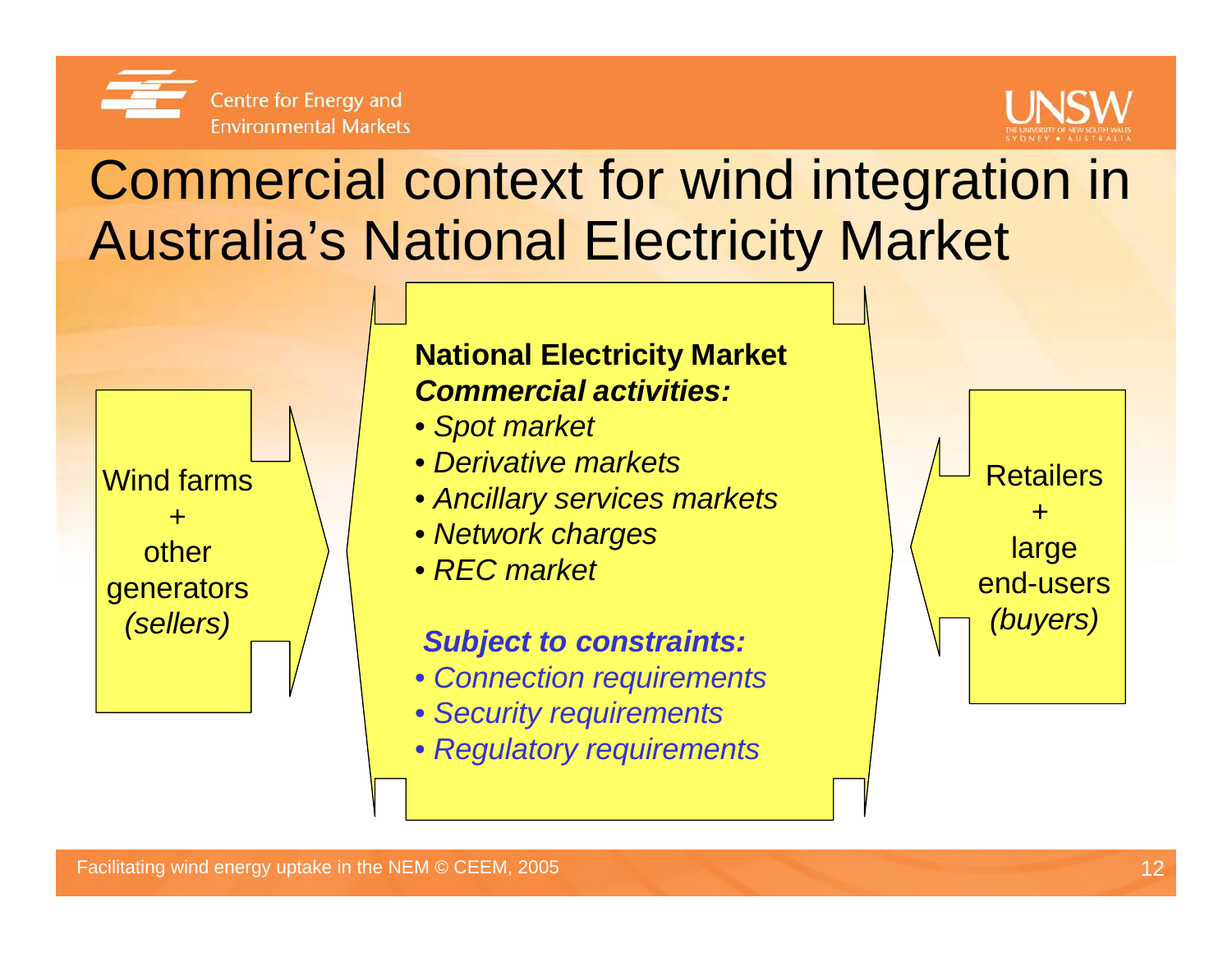![](_page_12_Picture_0.jpeg)

![](_page_12_Picture_1.jpeg)

### Decision-making frameworks to address uncertainty

| <b>Time scale</b>                | <b>Issues</b>                                                                          | <b>Mechanisms</b>                                                         |
|----------------------------------|----------------------------------------------------------------------------------------|---------------------------------------------------------------------------|
| < 30 minutes                     | • Fluctuations in generator &<br>load power, network outages                           | • Security, ancillary services,<br>spot market                            |
| 30 minutes to<br>several days    | • Fluctuations in generator &<br>load power, network outages<br>Inter-temporal links   | • Security, ancillary services,<br>spot & derivative markets              |
| Weeks to years -<br>operation    | Inter-temporal links, eg<br>$\bullet$<br>• Retail tariff setting<br>• Hydro scheduling | • Derivative markets<br>supported by projections &<br>security assessment |
| Weeks to years $-$<br>investment | • Optimal investment de cisions                                                        | • Derivative markets<br>supported by projections<br>• Policy framework    |

- $\sim$  Most disturbances >5 min left to the market to resolve
	- $\mathcal{L}_{\mathcal{A}}$ commercial opportunities for participants who can help manage them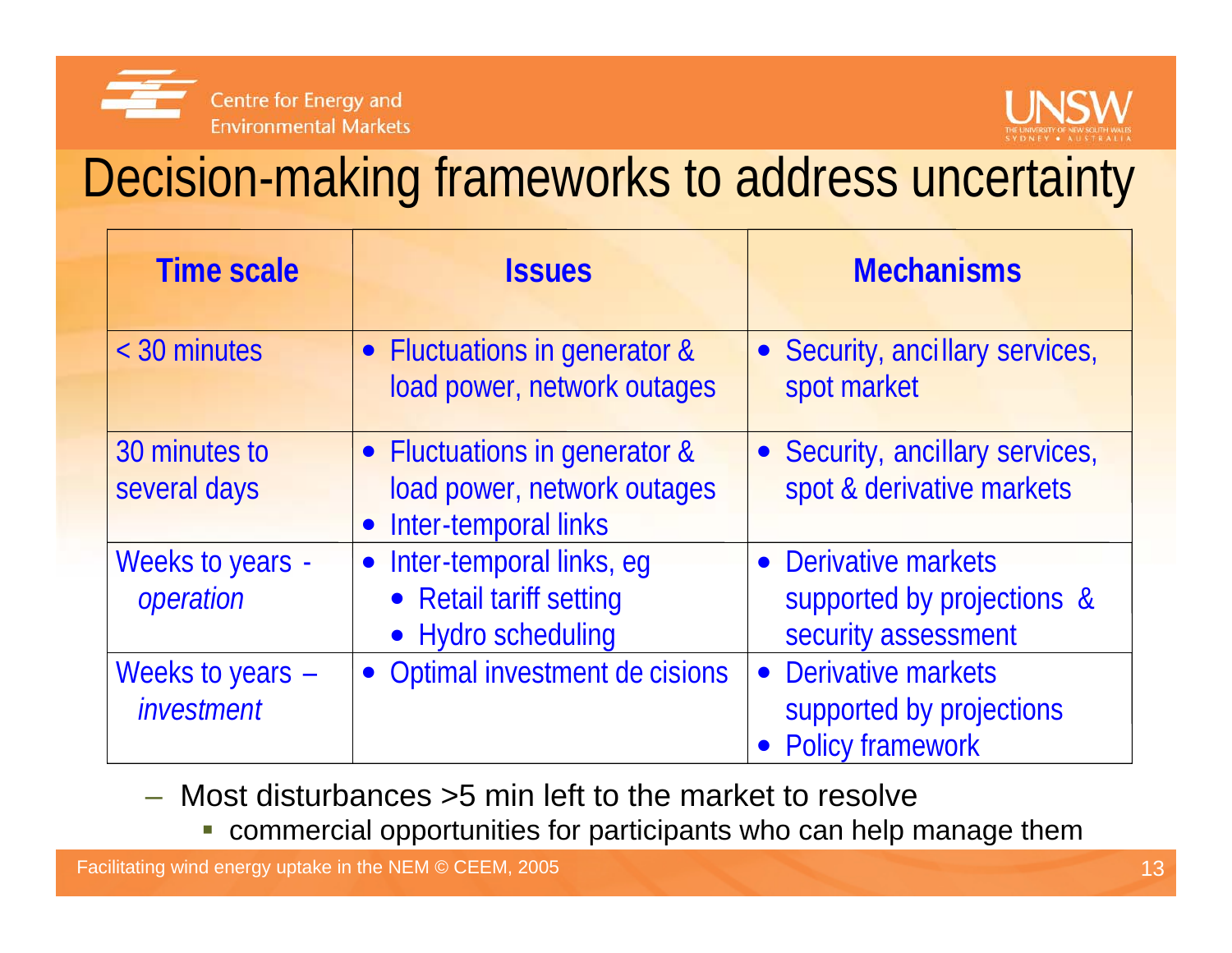![](_page_13_Picture_0.jpeg)

![](_page_13_Picture_1.jpeg)

### Integrating wind into NEM arrangements NEM

- Infused with uncertainty *a key to competition*
	- Generators can rebid with 5 min notice, don't know dispatch beyond 5 min
- $-$  Some success in commercialising costs + benefits
	- Forward markets price future uncertainty for all generators + loads
	- **FCAS markets set ancillary services costs rather than monopoly utility**
	- **Principle of 'causer pays' although difficult in practice**
- Formal objectives of equal treatment… although difficult in practice
- $\overline{\phantom{a}}$ **Wind** 
	- Currently unscheduled generation + outside many NEM processes
		- NEMMCO has very limited opportunities to direct behaviour yet remains accountable for maintaining system security
	- Already 'sees' some of NEM's commercial signals eg. forward prices
	- Reasonable that they 'see' more of costs + benefits they bring to NEM
	- $-$  Good reasons to support strategic investment that supports innovation
	- **Excellent pot'l for improved wind forecasting to enhance its value**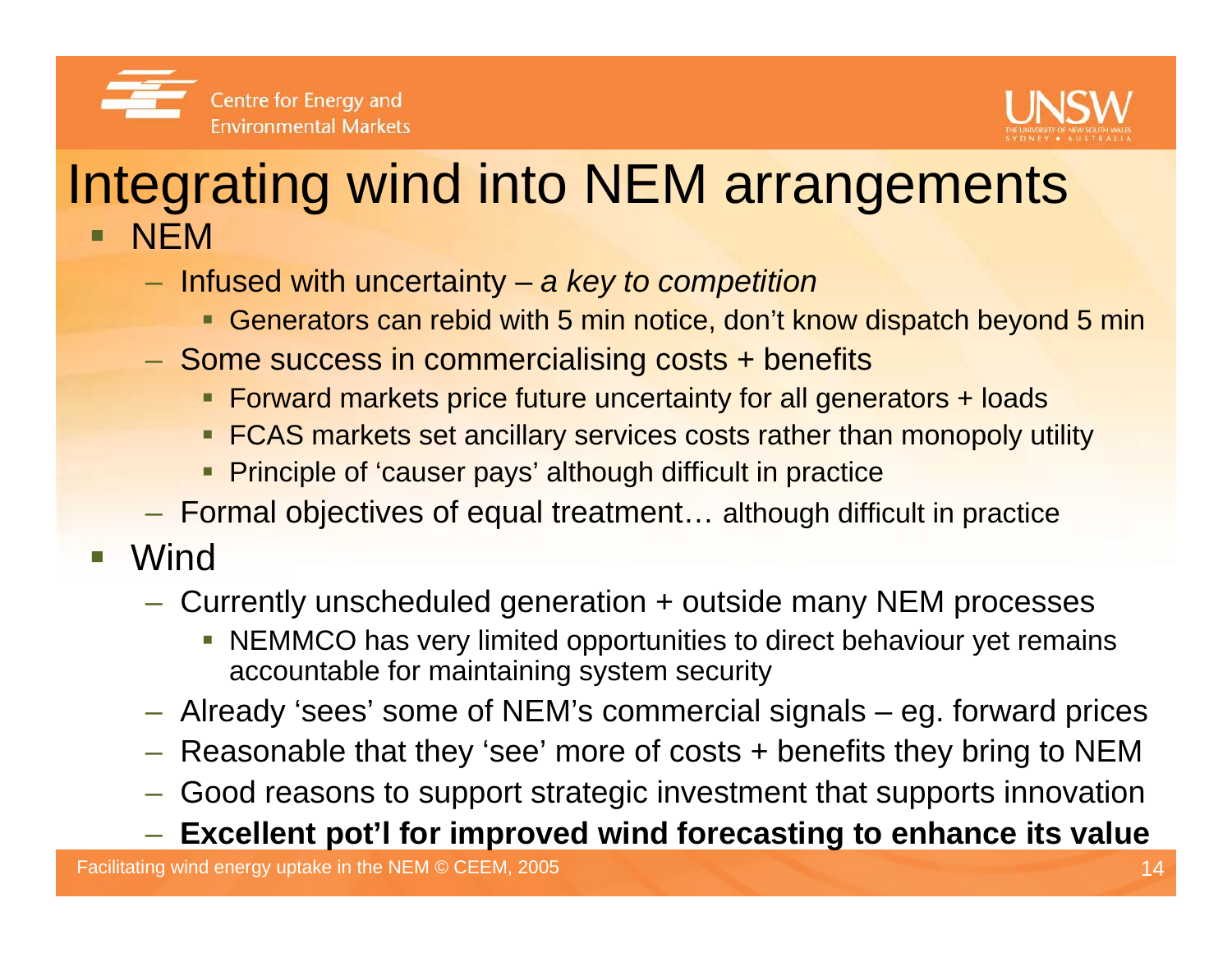![](_page_14_Picture_0.jpeg)

![](_page_14_Picture_1.jpeg)

# **Conclusions**

- П High penetration of wind energy in NEM raises many complex issues
- $\blacksquare$  Improved wind generation forecasting has a vital role to play in managing these + maximising value of wind
- $\overline{\phantom{a}}$  UNSW CEEM project will address these in two streams:
	- $-$  Integration of wind energy (prediction & control)
	- Electricity industry restructuring (to facilitate uptake)